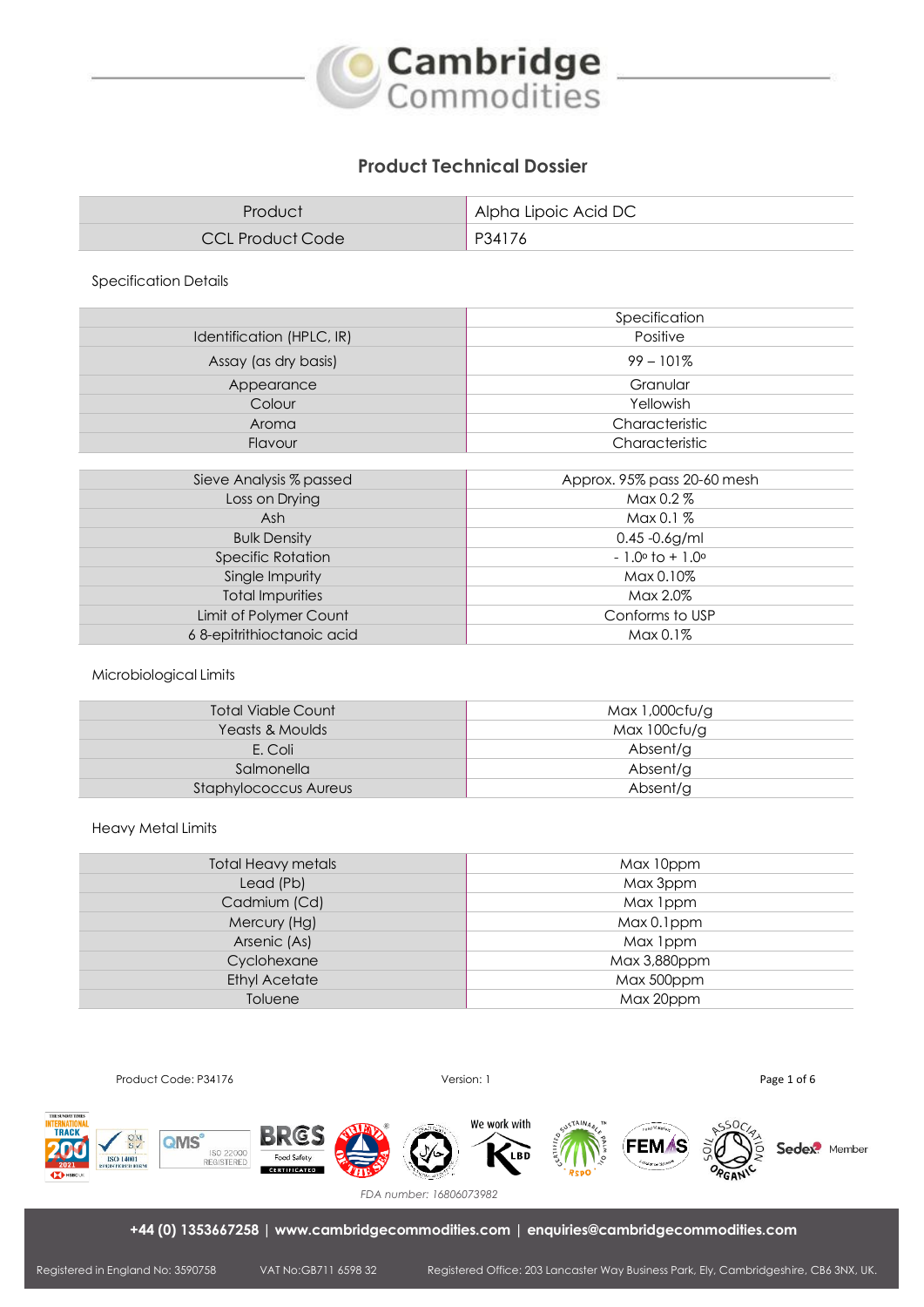

### Additional Technical Information

| Raw Material Full Botanical / Chemical Name | Alpha Lipoic Acid                                                                                                                            |  |  |
|---------------------------------------------|----------------------------------------------------------------------------------------------------------------------------------------------|--|--|
| Country of Origin                           | China                                                                                                                                        |  |  |
| Country of Manufacture                      | China                                                                                                                                        |  |  |
| Melting Point                               | $60 - 62$ °C                                                                                                                                 |  |  |
| Solubility in Alcohol                       | soluble                                                                                                                                      |  |  |
| Solubility in Water                         | slightly soluble                                                                                                                             |  |  |
| Average Molecular weight                    | 206.33                                                                                                                                       |  |  |
| Molecular Formula                           | C8H1402S2                                                                                                                                    |  |  |
| Molecular Structure (image)                 |                                                                                                                                              |  |  |
| <b>CAS Number</b>                           | 1077-28-7                                                                                                                                    |  |  |
| Shelf Life from Date of Manufacture         | Min 2 Years                                                                                                                                  |  |  |
| Suitable for vegetarians                    | Yes                                                                                                                                          |  |  |
| Suitable for vegans                         | Yes                                                                                                                                          |  |  |
| Pharmacopeia Standard Used                  | <b>USP</b>                                                                                                                                   |  |  |
| <b>Storage Conditions</b>                   | This material is to be stored in a tightly sealed<br>bag/container and to be kept in a cool place away from<br>moisture and direct sunlight. |  |  |

### Composition Origin, Function and Percentages

| ın                           |        | SHIOH | $\sim$ 11 Irc. |
|------------------------------|--------|-------|----------------|
| ACIC<br>ഹവറ<br>$\mathcal{M}$ | $\sim$ | 00%   | :mic.a         |

Please note that surveillance testing may mean that not all the parameters stated on this specification are tested for every batch.

The allergen information is supplied by the manufacturer, we have not tested for each individual allergen to ensure they are not present. The information given is based on a documented risk assessment and is accurate to the best of our knowledge. If you intend to make a voluntary "free from" claim on your pack, additional testing may need to be carried out. For technical and labelling guidance, you should always speak to the competent authority for the market or member state in which the final products are placed.

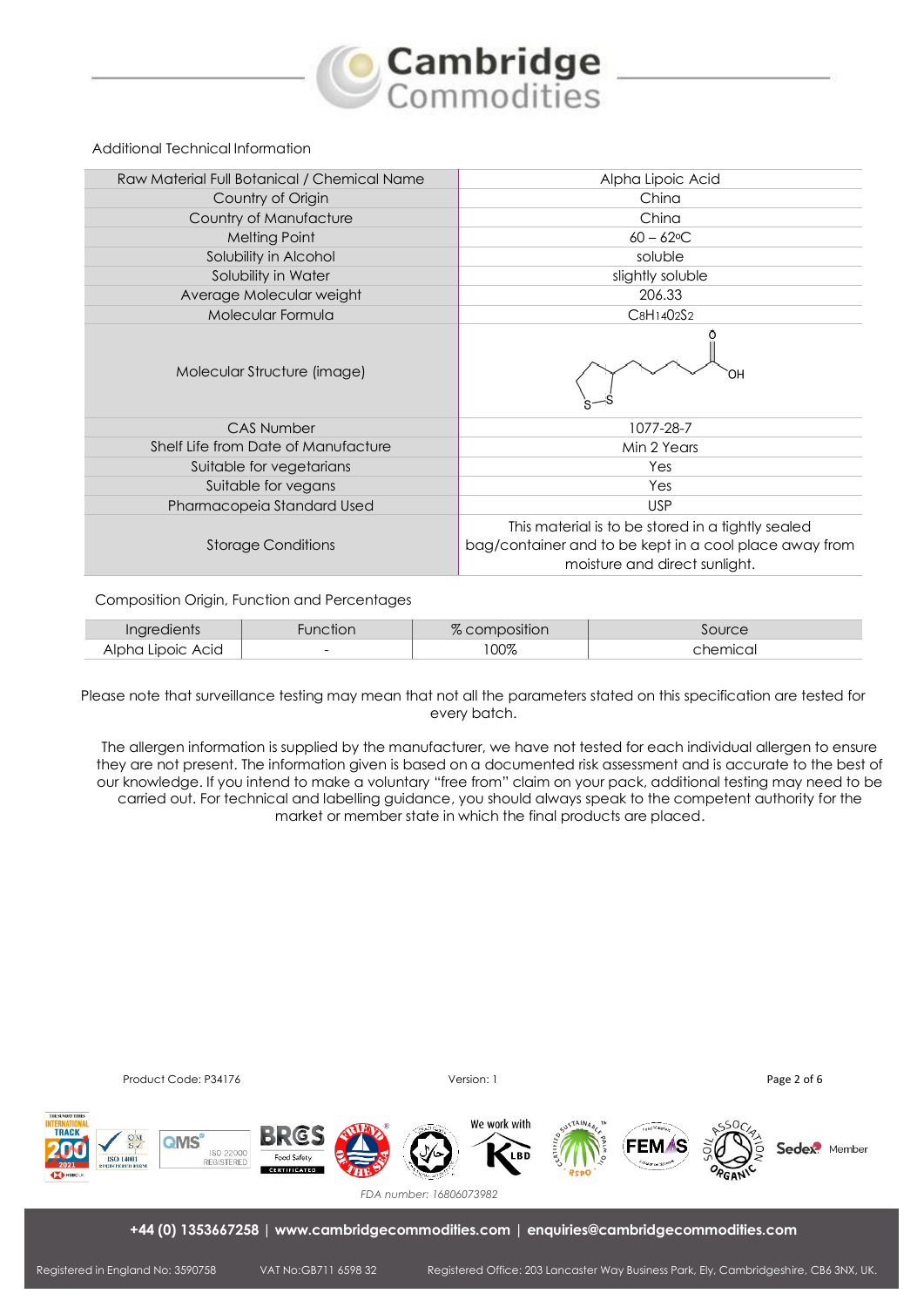# **Cambridge**<br>Commodities

| Allergens                                                                                                                                                                                                                                                                                                                             | Product<br>Contains<br>YES/NO | Listed Item on<br>Site at<br>Manufacturer<br>YES/NO | Where applicable, is<br>there risk of cross-<br>contamination?<br>YES/NO or N/A |
|---------------------------------------------------------------------------------------------------------------------------------------------------------------------------------------------------------------------------------------------------------------------------------------------------------------------------------------|-------------------------------|-----------------------------------------------------|---------------------------------------------------------------------------------|
| Peanuts and Peanut Derivatives (including possible cross contamination)                                                                                                                                                                                                                                                               | <b>No</b>                     | No.                                                 | N/A                                                                             |
| Nut and Nut Derivatives<br>Almond (Amygdalus communis L.), Hazelnut (Corylus avellana), Walnut (Juglans regia), Cashew<br>(Anacardium occidentale), Pecan nut (Carya illinoiesis (Wangenh.) K. Koch), Brazil nut<br>(Bertholletia excelsa), Pistachio nut (Pistacia vera), Macadamia nut and Queensland nut<br>(Macadamia ternifolia) | <b>No</b>                     | <b>No</b>                                           | N/A                                                                             |
| Sesame Seeds and Sesame Seed Derivatives                                                                                                                                                                                                                                                                                              | <b>No</b>                     | <b>No</b>                                           | N/A                                                                             |
| Milk and Milk Derivatives (including lactose)                                                                                                                                                                                                                                                                                         | <b>No</b>                     | <b>No</b>                                           | N/A                                                                             |
| Egg and Egg Derivatives                                                                                                                                                                                                                                                                                                               | No.                           | <b>No</b>                                           | N/A                                                                             |
| Cereals and Derivatives containing OR POTENTIALLY CONTAMINATED WITH Gluten<br>(wheat, wheatgrass, faro, freekeh, spelt, kamut, rye, oats, barley, barley grass)                                                                                                                                                                       | <b>No</b>                     | <b>No</b>                                           | N/A                                                                             |
| Soya and Soya Derivatives                                                                                                                                                                                                                                                                                                             | <b>No</b>                     | <b>No</b>                                           | N/A                                                                             |
| Lupin and Lupin Derivatives                                                                                                                                                                                                                                                                                                           | <b>No</b>                     | <b>No</b>                                           | N/A                                                                             |
| Mustard and Mustard Derivatives                                                                                                                                                                                                                                                                                                       | <b>No</b>                     | <b>No</b>                                           | N/A                                                                             |
| Celery or Celery Derivatives (including Celeriac)                                                                                                                                                                                                                                                                                     | <b>No</b>                     | <b>No</b>                                           | N/A                                                                             |
| <b>Fish and Fish Derivatives</b>                                                                                                                                                                                                                                                                                                      | <b>No</b>                     | <b>No</b>                                           | N/A                                                                             |
| Molluscs and their Derivatives                                                                                                                                                                                                                                                                                                        | <b>No</b>                     | <b>No</b>                                           | N/A                                                                             |
| Crustaceans and their Derivatives                                                                                                                                                                                                                                                                                                     | <b>No</b>                     | <b>No</b>                                           | N/A                                                                             |
| Sulphur Dioxide and Sulphites (E220, E228) at levels > 10mg/kg or 10mg/litre                                                                                                                                                                                                                                                          | <b>No</b>                     | <b>No</b>                                           | N/A                                                                             |

| Additives / Contaminants / Dietary Requirements / Intolerances                                                                    | Product<br>Contains<br>YES/NO | Listed Item on<br>Site at<br>Manufacturer<br>YES/NO | Where applicable, is<br>there risk of cross-<br>contamination?<br>YES/NO or N/A |
|-----------------------------------------------------------------------------------------------------------------------------------|-------------------------------|-----------------------------------------------------|---------------------------------------------------------------------------------|
| Additives / E Numbers                                                                                                             | <b>No</b>                     | <b>No</b>                                           | N/A                                                                             |
| Antioxidants                                                                                                                      | No                            | <b>No</b>                                           | N/A                                                                             |
| <b>Ethylene Oxide</b>                                                                                                             | <b>No</b>                     | <b>No</b>                                           | N/A                                                                             |
| Gelatine                                                                                                                          | <b>No</b>                     | <b>No</b>                                           | N/A                                                                             |
| Flavourings (Artificial / Nature Identical / Natural / Smoked)                                                                    | <b>No</b>                     | <b>No</b>                                           | N/A                                                                             |
| Maize / Corn and any Derivatives                                                                                                  | <b>No</b>                     | <b>No</b>                                           | N/A                                                                             |
| Legumes / Pulses                                                                                                                  | <b>No</b>                     | <b>No</b>                                           | N/A                                                                             |
| <b>Rice and Rice Derivatives</b>                                                                                                  | <b>No</b>                     | <b>No</b>                                           | N/A                                                                             |
| Added Salt                                                                                                                        | <b>No</b>                     | <b>No</b>                                           | N/A                                                                             |
| Added Sugar / artificial or natural sweeteners                                                                                    | <b>No</b>                     | <b>No</b>                                           | N/A                                                                             |
| Aspartame                                                                                                                         | <b>No</b>                     | <b>No</b>                                           | N/A                                                                             |
| BHA / BHT (E320 / E321)                                                                                                           | <b>No</b>                     | <b>No</b>                                           | N/A                                                                             |
| Caffeine                                                                                                                          | <b>No</b>                     | <b>No</b>                                           | N/A                                                                             |
| Colours (Artificial / Nature Identical / Natural / Smoked)                                                                        | <b>No</b>                     | <b>No</b>                                           | N/A                                                                             |
| Dextrose                                                                                                                          | <b>No</b>                     | <b>No</b>                                           | N/A                                                                             |
| other Seeds and Seed Derivatives (Poppy Seeds, Cotton Seeds, Sunflower Seeds)                                                     | No                            | <b>No</b>                                           | N/A                                                                             |
| Kiwi fruit                                                                                                                        | <b>No</b>                     | <b>No</b>                                           | N/A                                                                             |
| Polyols (sugar alcohols)                                                                                                          | <b>No</b>                     | <b>No</b>                                           | N/A                                                                             |
| Grapefruit                                                                                                                        | <b>No</b>                     | <b>No</b>                                           | N/A                                                                             |
| Sorbic Acid (E200, E203)                                                                                                          | <b>No</b>                     | <b>No</b>                                           | N/A                                                                             |
| Any other Preservatives                                                                                                           | <b>No</b>                     | <b>No</b>                                           | N/A                                                                             |
| Ethanol                                                                                                                           | <b>No</b>                     | <b>No</b>                                           | N/A                                                                             |
| Honey                                                                                                                             | <b>No</b>                     | <b>No</b>                                           | N/A                                                                             |
| Lactose                                                                                                                           | <b>No</b>                     | <b>No</b>                                           | N/A                                                                             |
| <b>Yeast and Yeast Derivatives</b>                                                                                                | <b>No</b>                     | <b>No</b>                                           | N/A                                                                             |
| All Animal Products (Beef, Pork, Poultry or other) and Derivatives (which may<br>include growth/yield hormones, antibiotics etc.) | <b>No</b>                     | No.                                                 | N/A                                                                             |
| Bovine Products or Derivatives (which may include growth/yield hormones,<br>antibiotics etc.)                                     | <b>No</b>                     | <b>No</b>                                           | N/A                                                                             |

Product Code: P34176 **Product Code: P34176 Product Code: P34176 Page 3 of 6 Version: 1** Page 3 of 6



*FDA number: 16806073982*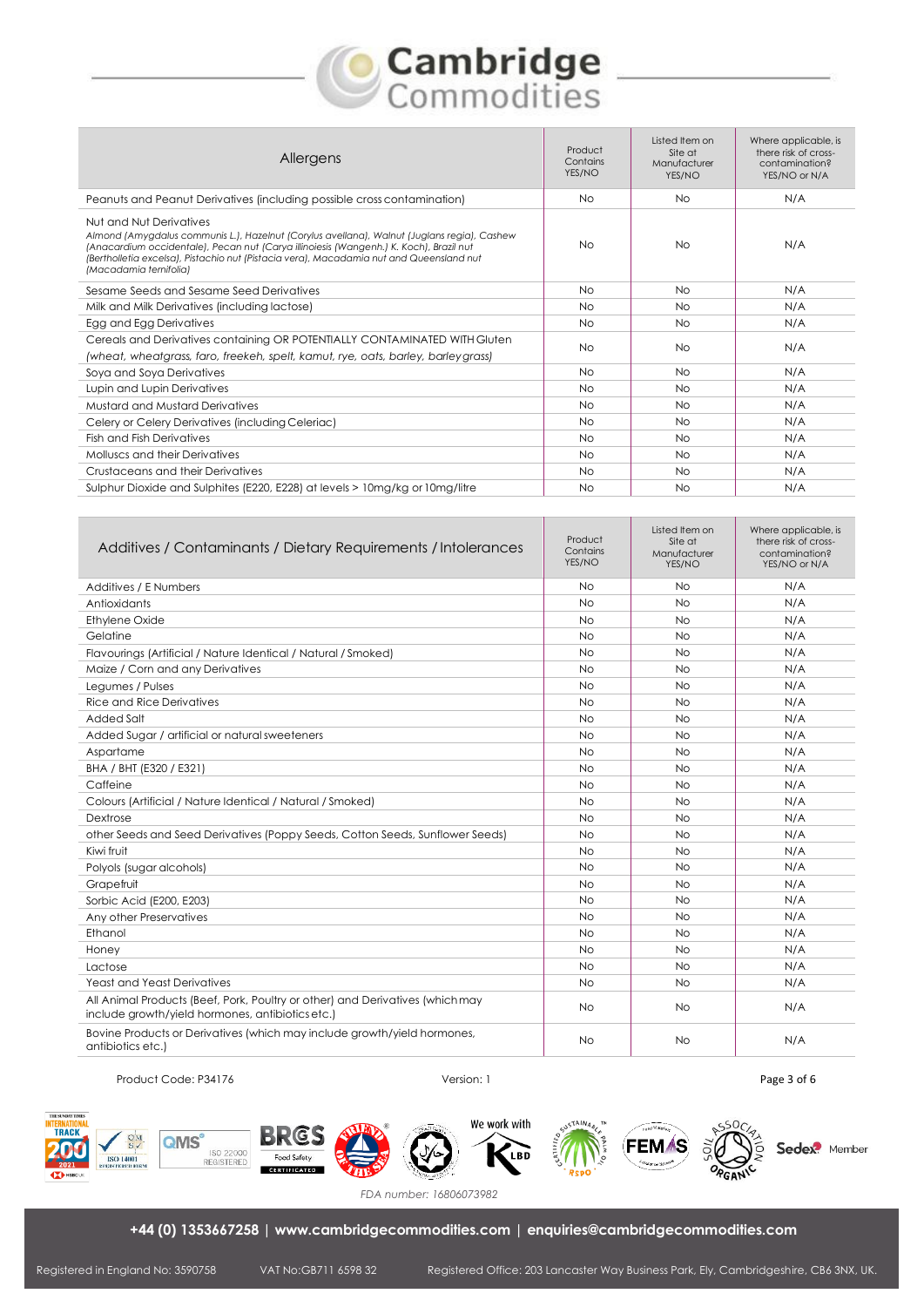

## **Statements**

| Confirmation of BSE / TSE Status<br>This is to certify that this product complies with all relevant current UK and EU Legislative requirements in<br>regard to Transmissible Spongiform Encephalopathies (TSE) and Bovine Spongiform Encephalopathy<br>(BSE) for human food, and so is free of TSE/BSE.                                                                                                                                                                                                             | Yes |
|---------------------------------------------------------------------------------------------------------------------------------------------------------------------------------------------------------------------------------------------------------------------------------------------------------------------------------------------------------------------------------------------------------------------------------------------------------------------------------------------------------------------|-----|
| This is also to certify that, during the course of their manufacture, the above-mentioned product did not<br>come into contact with any materials, which could be derived from TSE/BSE risk materials.                                                                                                                                                                                                                                                                                                              | Yes |
| Confirmation of GM Status<br>This is to certify that this product is not manufactured from GM raw materials and is therefore not subject<br>to labelling under current regulations.                                                                                                                                                                                                                                                                                                                                 | Yes |
| Confirmation of Non-Irradiation Status<br>This is to certify that this product, whole or in part, has not been subjected to Ionising Radiation as per<br>European Directives.                                                                                                                                                                                                                                                                                                                                       | Yes |
| Confirmation of Nandrolone Status<br>This is to certify that this product, whole or in part, has not come into contact with Nandrolone or any of<br>its precursors in any way.                                                                                                                                                                                                                                                                                                                                      | Yes |
| Confirmation of IOC Product Status<br>This is to certify that this product, whole or in part, has not come into contact with any product/s, which<br>is banned by the IOC (International Olympics Committee) and or WADA.                                                                                                                                                                                                                                                                                           | Yes |
| Confirmation of Animal Testing Status<br>This is to certify that all the products sold by Cambridge Commodities have not been tested on animals<br>in any part of its manufacture in accordance with current regulations.                                                                                                                                                                                                                                                                                           | Yes |
| <b>Confirmation of Pesticides Status</b><br>This is to certify that the above-mentioned product complies with the EU max residue limits (MRLs) on<br>pesticides.                                                                                                                                                                                                                                                                                                                                                    | Yes |
| Confirmation of Nanoparticles Status<br>This is to certify that unless otherwise stated, the above-mentioned product is free of nanoparticles.<br>Commission Recommendation, defines as follows: "'Nanomaterial' means a natural, incidental or<br>manufactured material containing particles, in an unbound state or as an aggregate or as an<br>agglomerate and where, for 50 % or more of the particles in the number size distribution, one or more<br>external dimensions is in the size range 1 nm - 100 nm". | Yes |
| <b>Packaging Status</b><br>We hereby certify that the packaging used in the above-mentioned material conforms to EU<br>regulations and subsequent amendments on food grade packaging                                                                                                                                                                                                                                                                                                                                | Yes |
| Confirmation of PAH status<br>This is to certify that the above-mentioned product complies with the max PAH limits set by the EU<br>regulations                                                                                                                                                                                                                                                                                                                                                                     | Yes |

Product Code: P34176 **Product Code: P34176** Product Code: P34176 **Page 4 of 6** Page 4 of 6



*FDA number: 16806073982*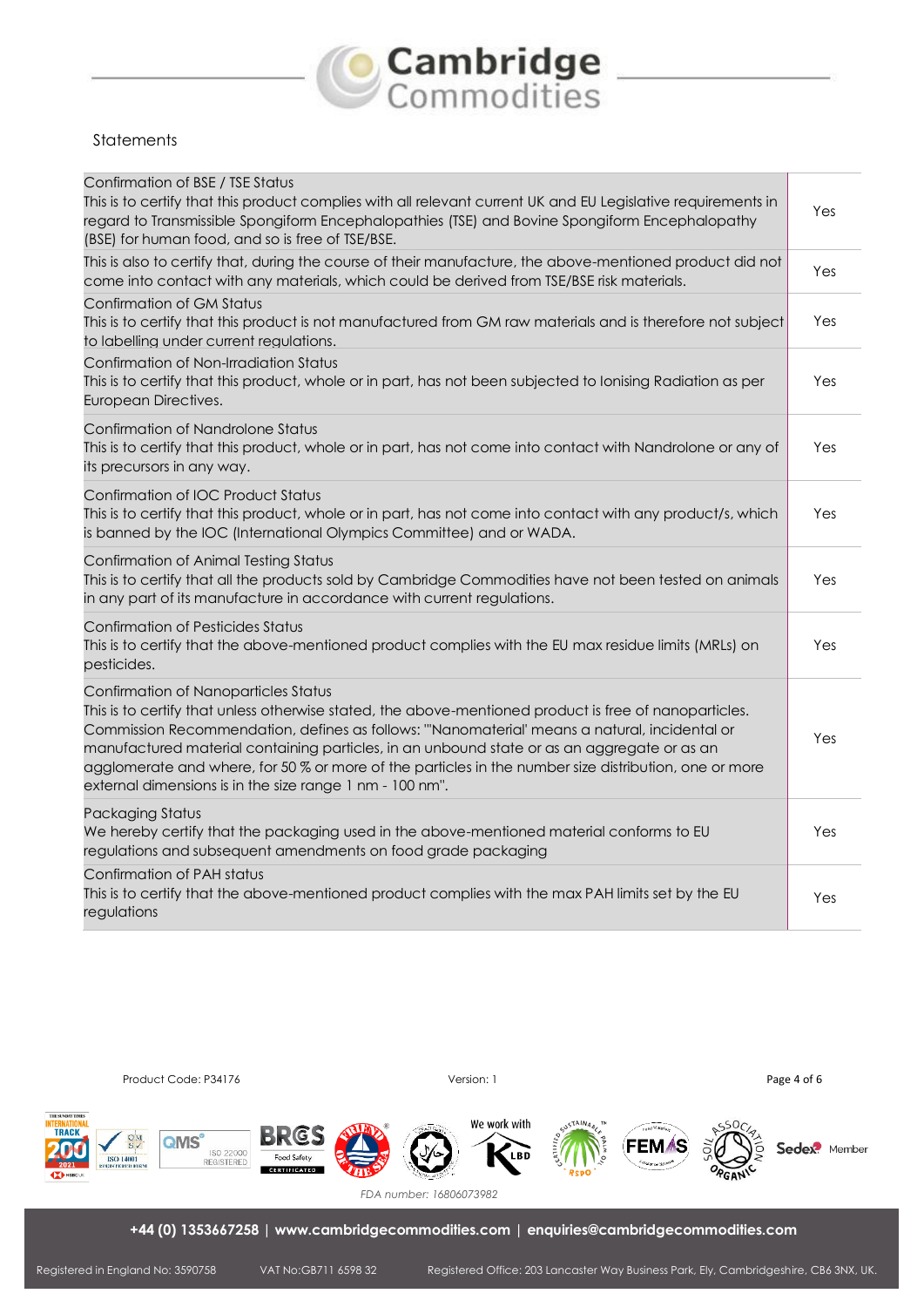

## **Product Flow Chart**